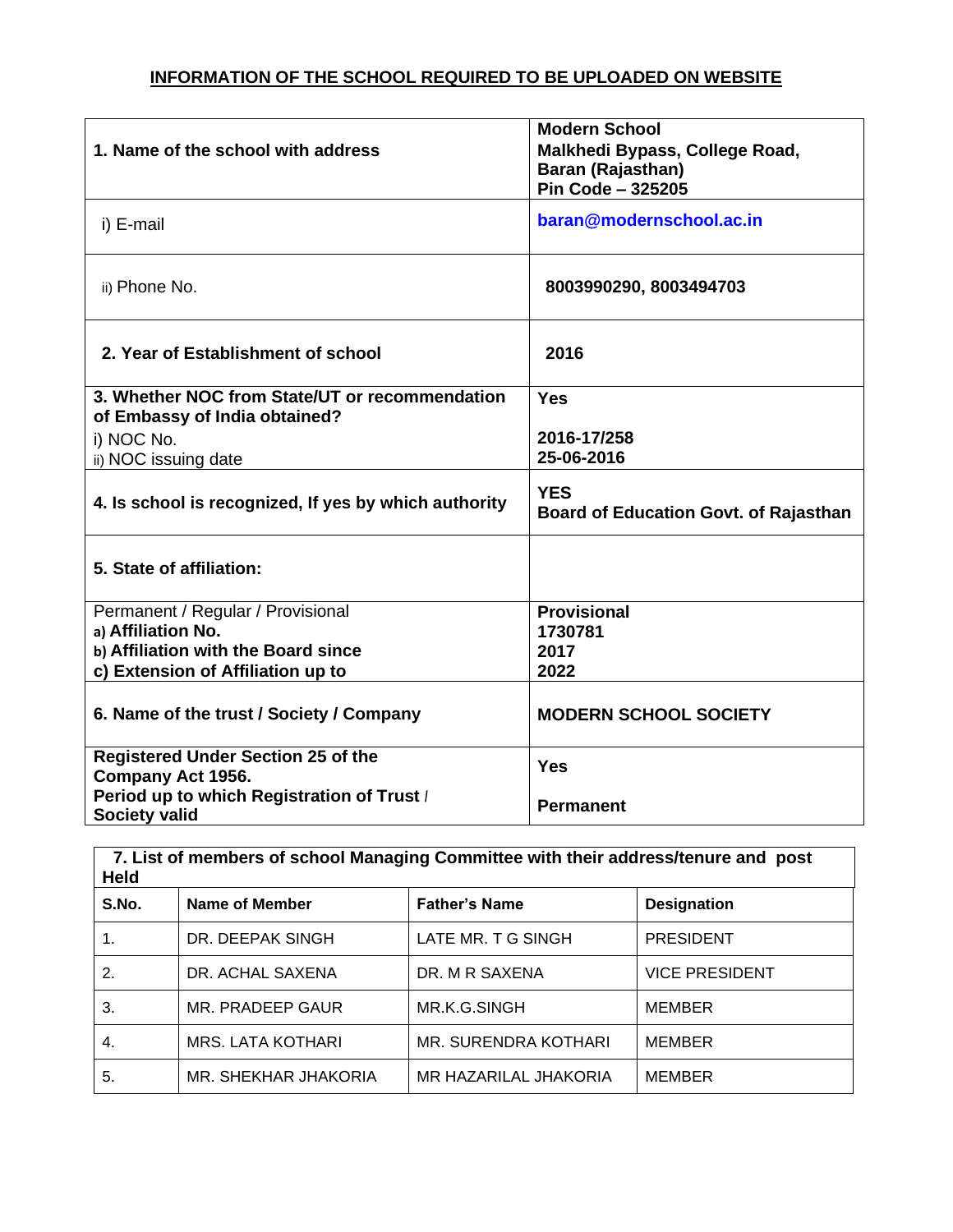| 6.             | <b>MS. SWADESH TRIVEDI</b>      | <b>MR S TRIVEDI</b>                     | <b>TEACHER</b><br><b>REPRESENTATIVE</b> |
|----------------|---------------------------------|-----------------------------------------|-----------------------------------------|
| 7 <sub>1</sub> | <b>MS. USHA GOSAIN</b>          | MR. D L GOSAIN                          | <b>TEACHER</b><br><b>REPRESENTATIVE</b> |
| 8.             | MR. RAJESH SHARMA               | MR. MANGI LAL SHARMA                    | <b>PARENT</b><br><b>REPRESENTATIVE</b>  |
| 9.             | MR. VISHNU GALAV                | MR. PREM NARAYAN<br><b>GALAV</b>        | <b>PARENT</b><br><b>REPRESENTATIVE</b>  |
| 10.            | MR. INDER PRAKASH               | MR. U SINGH                             | <b>MEMBER</b>                           |
| 11.            | MR. RAJENDRA JAIN               | MR. S L JAIN                            | <b>MEMBER</b>                           |
| 12.            | MR. PRAKRAM S<br><b>RATHORE</b> | <b>MR. RAJENDRA S</b><br><b>RATHORE</b> | <b>MEMBER</b>                           |
| 13.            | MR. SANDEEP BANTHIA             | MR. RAJMAL BANTHIA                      | <b>MEMBER</b>                           |
| 14.            | <b>MS. SUNITA BALI</b>          | LATE MR. D BALI                         | PRINCIPAL / SECRETARY                   |

<u> 1989 - Johann Stein, marwolaethau a bhannaich an chomhair an chomhair an chomhair an chomhair an chomhair an</u>

٦

| 8. Name and official Address of President                                                                                                                                                                                                              | Dr. Achal Saxena<br>776, Shastri Nagar, Dadabari, Kota                                                                                                                                   |
|--------------------------------------------------------------------------------------------------------------------------------------------------------------------------------------------------------------------------------------------------------|------------------------------------------------------------------------------------------------------------------------------------------------------------------------------------------|
| i) E-mail<br>ii) Phone No                                                                                                                                                                                                                              | admin@modernschoool.ac.in<br>9414178005                                                                                                                                                  |
| 9. Area of school campus:                                                                                                                                                                                                                              |                                                                                                                                                                                          |
| i) In Acres<br>ii) In Sq. mtrs.<br>iii) Built up area (Sq. mtrs.)<br>iv) Area of playground in sq. mtrs                                                                                                                                                | 6.25<br>25300 sq mts<br>9500 sq mts<br>15000 sq mts.                                                                                                                                     |
| v) other facilities<br>a) Swimming pool<br>b) Indoor games<br>c) Dance room<br>d) Gymnasium<br>e) Music Room<br>f) Hostels<br>g) Health and Medical check-up<br>10. Fee Details<br>i) Nursery - II<br>ii) III to VIII<br>iii) $IX & X$<br>iv) XI & XII | <b>No</b><br>Yes - 1755 sq ft<br>Nο<br><b>No</b><br>Yes - 729 sq ft<br>No<br>Yes - 729 sq ft<br>Rs. 54380 per annum<br>Rs. 60100 per annum<br>Rs. 63680 per annum<br>Rs. 64800 per annum |
| <b>11. Transport Facility</b>                                                                                                                                                                                                                          | <b>Yes</b>                                                                                                                                                                               |
| <b>Own Buses</b><br>i)<br>ii) Buses hired on contract basis<br>iii) Details of transport<br>charges                                                                                                                                                    | N.A<br>Yes<br>Rs.600/- Per Month                                                                                                                                                         |
| 12. Particulars of Teaching Staff                                                                                                                                                                                                                      |                                                                                                                                                                                          |
| <b>Designation</b>                                                                                                                                                                                                                                     | <b>Total No.</b>                                                                                                                                                                         |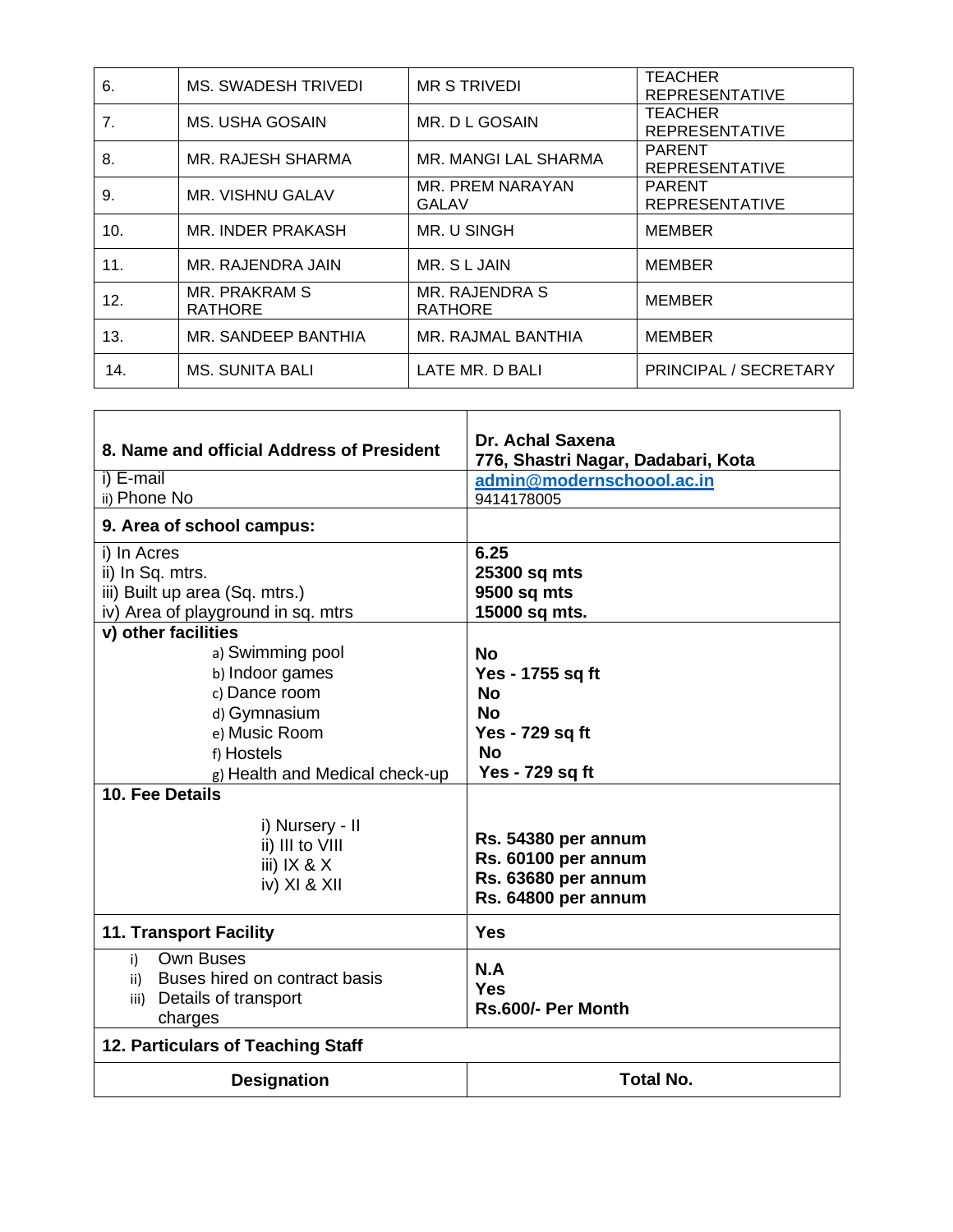| Principal                      |    |
|--------------------------------|----|
| Vice Principal                 |    |
| <b>PGT</b>                     | 12 |
| <b>TGT</b>                     | 10 |
| <b>PRT</b>                     | 10 |
| <b>PET</b>                     | 4  |
| <b>Health Wellness Teacher</b> |    |
| Librarian                      |    |
| <b>Others</b>                  | 9  |

## **13. Details of salary being paid by the school to teaching staff / non-teaching staff**

| <b>Sr</b>      | <b>Designation</b><br>PGT/TGT/PRT/Counsellor/etc. | <b>Scale of Pay</b> | <b>Grade Pay</b> | $%$ of DA | <b>HRA</b> |
|----------------|---------------------------------------------------|---------------------|------------------|-----------|------------|
|                | Principal                                         | 15600-39100         | 6600 L-16        | 9%        | 16%        |
| 2              | <b>Vice Principal</b>                             | 9300-34800          | 5400 L-14        | 9%        | 16%        |
| 3              | <b>PGT</b>                                        | 9300-34800          | 4800 L-12        | 9%        | 16%        |
| $\overline{4}$ | TGT                                               | 9300-34800          | 4200 L-11        | 9%        | 16%        |
| 5              | <b>PRT</b>                                        | 9300-34800          | 3600 L-10        | 9%        | 16%        |
| 6              | Adm Staff - HC/Accountant                         | 5200-20200          | 2800 L-8         | 9%        | 16%        |

|      | 4. Mode of Payment of Salary                        |                                             |
|------|-----------------------------------------------------|---------------------------------------------|
| i)   | Name of the Bank through which<br>salary is drawing | Kotak Mahindra Bank, Kota                   |
| ii)  | Through single cheque transfer<br>advice            | Yes (Through single cheque transfer advice) |
| iii) | <b>Individual cheque</b>                            | <b>N.A.</b>                                 |
| iv)  | Cash                                                | N.A                                         |
|      | <b>15. Library Facilities</b>                       |                                             |
| i)   | Size of Library in Sq. Feet                         | 1250 sq feet                                |
| ii)  | No. of Periodicals / Magazine                       | 12                                          |
| iii) | <b>No. of Dallies</b>                               | 8                                           |
| iv)  | <b>No. of Reference books</b>                       | 3750                                        |
|      | 16. Name of the Grievance/redressal officer         | Mr. Saurabh Saxena                          |
|      | with E-mail, Ph. No                                 | Email ssmodern1974@gmail.com                |
|      |                                                     | M. No 8003494703                            |